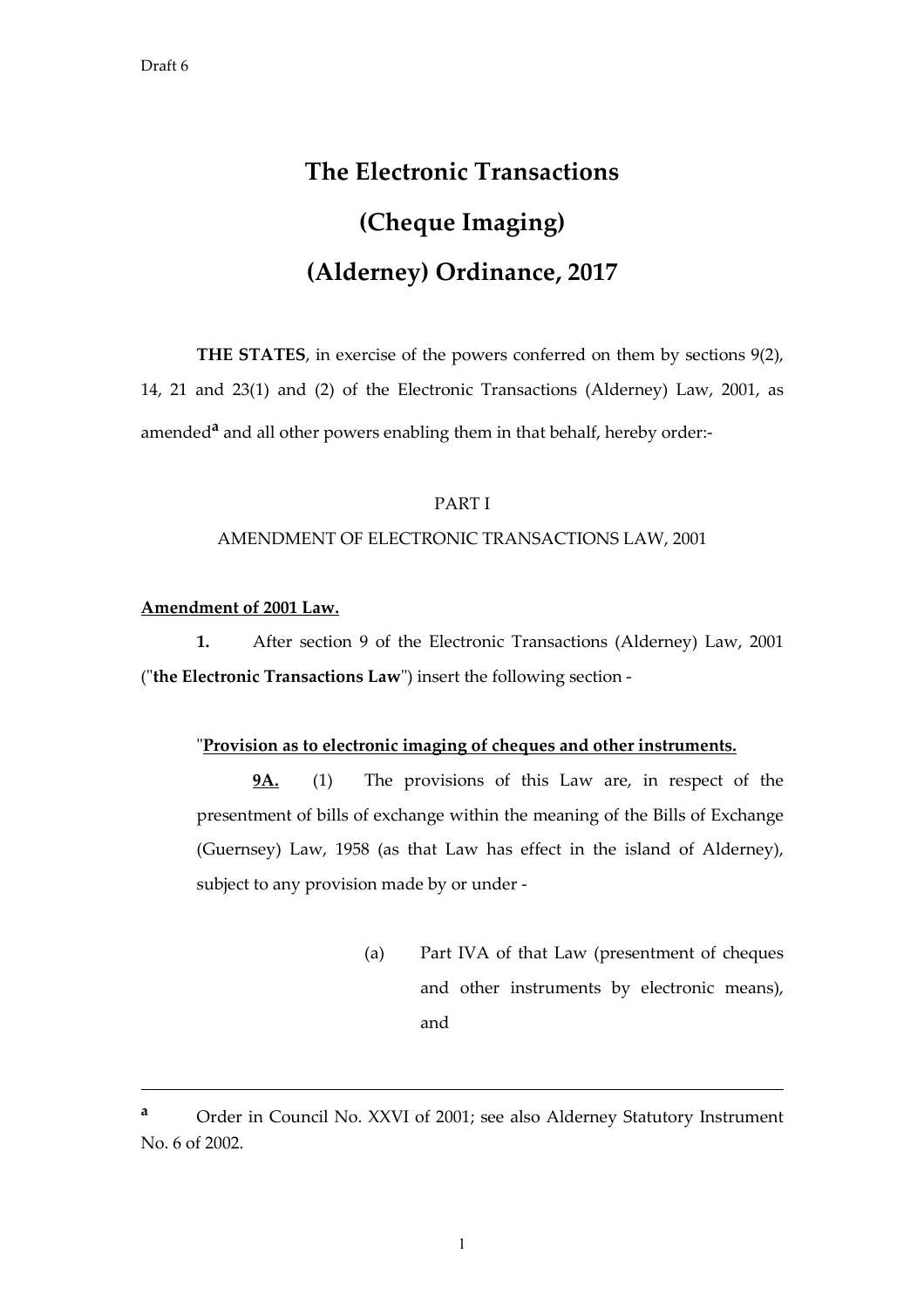(b) the Electronic Transactions (Cheque Imaging) (Alderney) Ordinance, 2017.

(2) The Committee may by order make such provision as it thinks fit -

- (a) for the purposes of authorising or facilitating, or otherwise in respect of, the implementation (including the introduction, use, administration, execution, recognition and enforcement) of electronic cheque imaging, and
- (b) to the extent relevant for those purposes, for carrying this Law (and the Bills of Exchange (Guernsey) Law, 1958, as it has effect in the island of Alderney) into effect.

(3) An order of the Committee under this section may, without prejudice to the generality of the provisions of subsection (2), direct that all or any of the provisions of any order made under section 9A of the Electronic Transactions (Guernsey) Law, 2000 shall extend to the island of Alderney with such exceptions, adaptations and modifications as may be specified in the order, and the provisions as so extended shall have the same effect as if they were contained in an order of the Committee under this section.".

**2.** After section 22(4) of the Electronic Transactions Law insert the following subsection -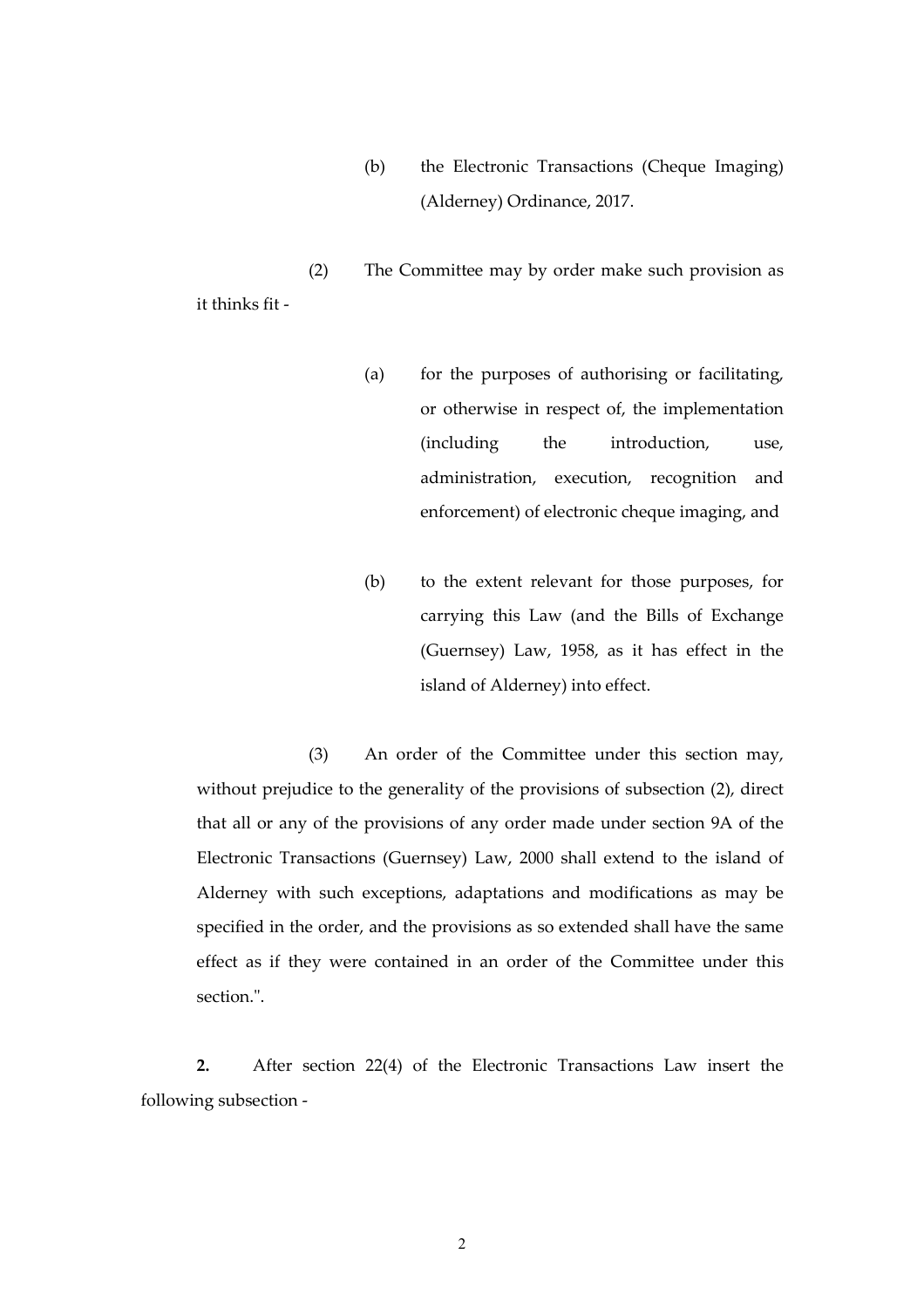"(5) Any reference in this Law to an enactment or statutory instrument is a reference thereto as from time to time amended, re-enacted (with or without modification), extended or applied.".

#### PART II

#### AMENDMENT OF BILLS OF EXCHANGE LAW, 1958

#### **Amendment of 1958 Law.**

-

 **3.** In section 1(1) of the Bills of Exchange (Guernsey) Law, 1958**b** as it has effect in the island of Alderney ("**the Bills of Exchange Law**"), after the definition of "business day" insert the following definition -

""**the Committee**", in relation to the island of Alderney, means the Policy and Finance Committee of the States of Alderney,".

**4.** After section 44(9) of the Bills of Exchange Law (presentment for payment) insert the following subsection -

"(10) This section is subject to Part IVA (presentment of cheques, etc, by electronic means).".

**5.** In section 51(4) of the Bills of Exchange Law (duties of holder as respects drawee or acceptor) for the words "Where the holder" substitute "Subject to Part IVA (presentment of cheques and other instruments by electronic means), where the holder".

**<sup>b</sup>** Ordres en Conseil Vol. XVII, p. 384; amended by Vol. XXIV, p. 84; Vol. XXXIV, p. 504; and Vol. XXXV(1), p. 367. Modified, in part, by Vol. XXII, p. 560.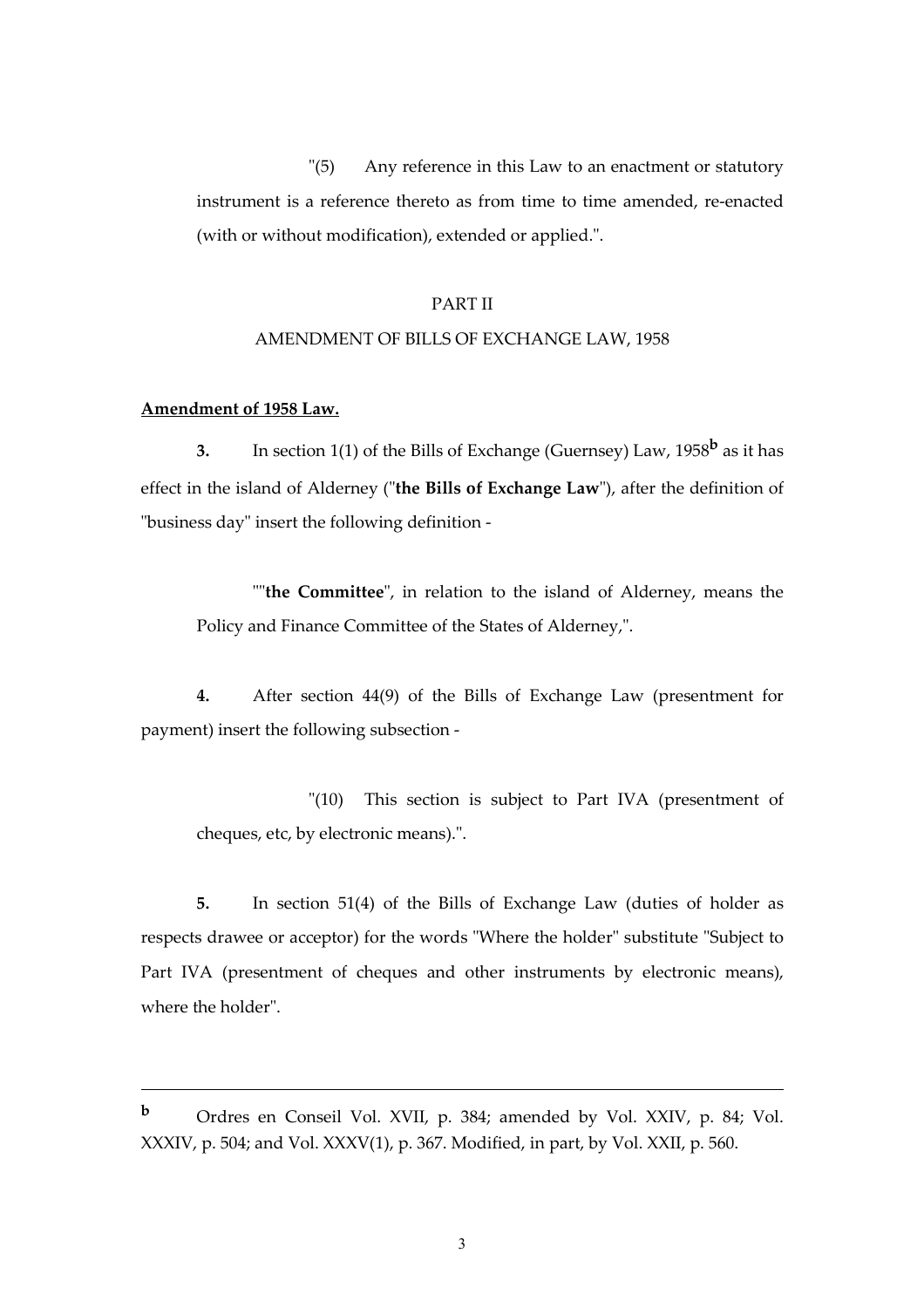**6.** After section 90(3) of the Bills of Exchange Law (presentment of note for payment) insert the following subsection -

"(4) This section is subject to Part IVA (presentment of cheques and other instruments by electronic means).".

 **7.** Immediately prior to Part V of the Bills of Exchange Law insert the following section -

#### **"Application of Part IVA to the Island of Alderney.**

**92E.** Part IVA, as it has effect in the Bailiwick of Guernsey excluding the islands of Alderney and Sark, has effect in the island of Alderney subject to the following modifications and adaptations -

- (a) in the heading to Part IVA ("Presentment of cheques and other instruments by electronic means : Guernsey") for the word "Guernsey" substitute "Alderney",
- (b) for the words "the Electronic Transactions (Guernsey) Law, 2000" wherever those words occur, substitute the words "the Electronic Transactions (Alderney) Law, 2001",
- (c) for the words "the Electronic Transactions (Cheque Imaging) (Guernsey) Ordinance, 2017", wherever those words appear, substitute the words "the Electronic Transactions (Cheque Imaging) (Alderney) Ordinance, 2017".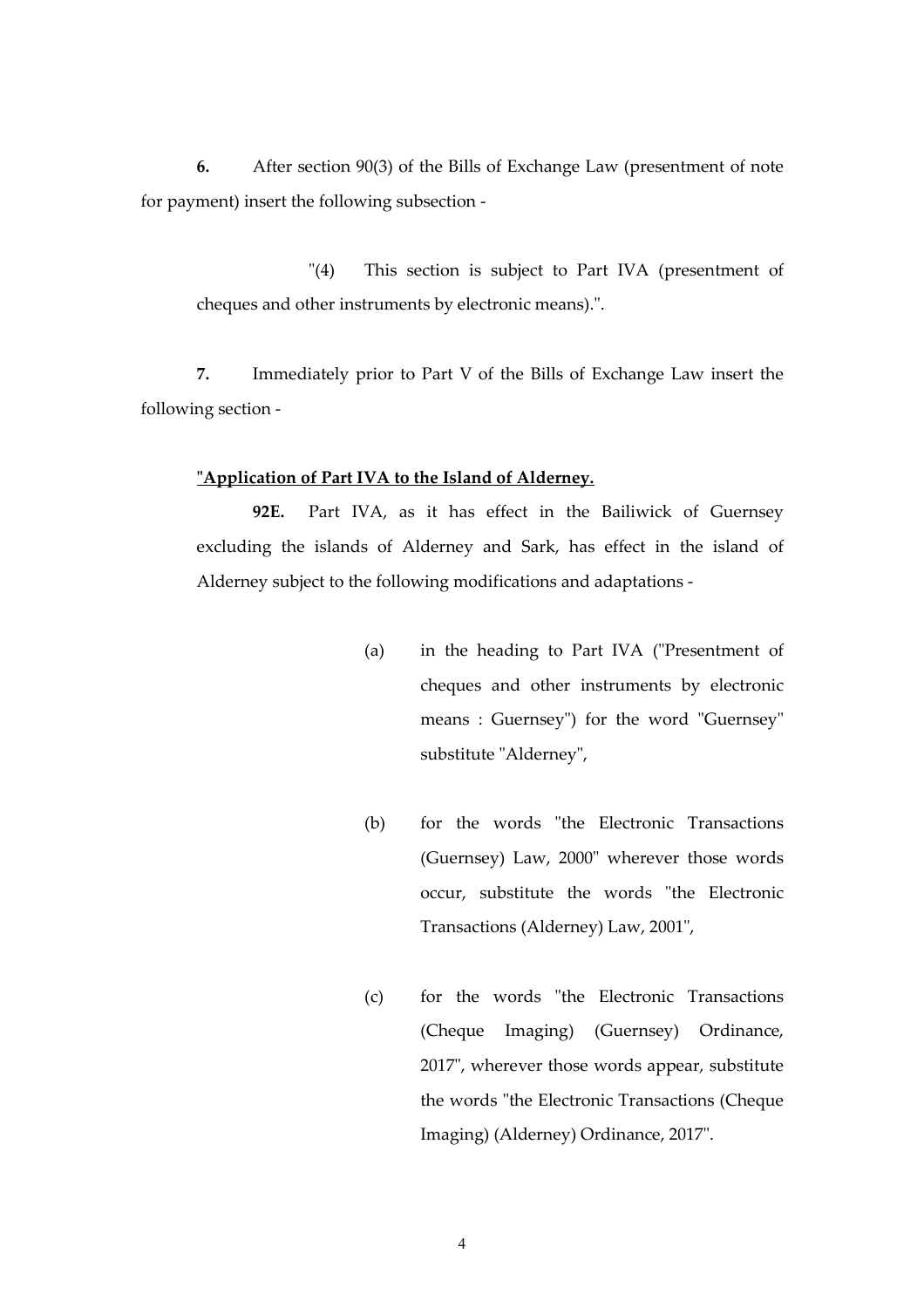#### PART III

## POWER OF COMMITTEE TO MAKE ORDERS IN RESPECT OF CHEQUE IMAGING

#### **Orders as to presentment of cheques.**

**8.** (1) The Committee may by order prescribe circumstances in which section 92A(1) of the Bills of Exchange Law does not apply.

 (2) An order under subsection (1) may in particular prescribe circumstances by reference to -

- (a) descriptions of instrument,
- (b) arrangements under which presentment is made,
- (c) descriptions of persons by or to whom presentment is made,
- (d) descriptions of persons receiving payment or on whose behalf payment is received.

#### **Copies of instruments and evidence of payment.**

- **9.** (1) The Committee may by order make provision for -
	- (a) requiring a copy of an instrument paid as a result of presentment under section 92A of the Bills of Exchange Law to be provided, on request, to the creator of the instrument by the banker who paid the instrument,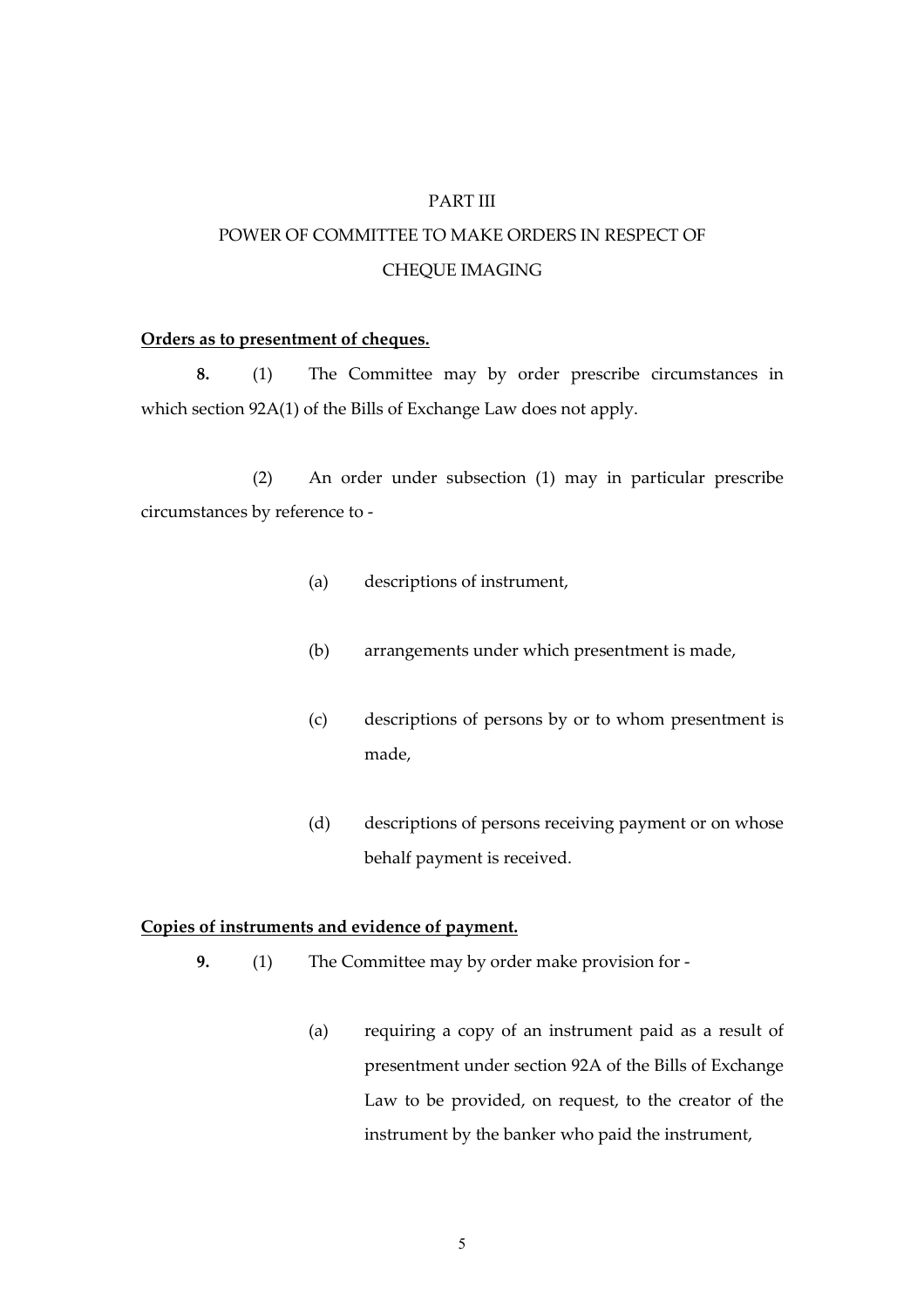- (b) a copy of an instrument provided in accordance with the order to be evidence of receipt by a person identified in accordance with the order of the sum payable by the instrument.
- (2) An order under subsection  $(1)(a)$  may in particular -
	- (a) prescribe the manner and form in which a copy is to be provided,
	- (b) require the copy to be certified to be a true copy of the electronic image provided to the banker making the payment on presentment under section 92A of the Bills of Exchange Law,
	- (c) provide for the copy to be accompanied by prescribed information,
	- (d) require any copy to be provided free of charge or permit charges to be made for the provision of copies in prescribed circumstances.

 (3) The reference in subsection (1)(a) to the creator of the instrument is -

> (a) in the case of a bill of exchange, a reference to the drawer,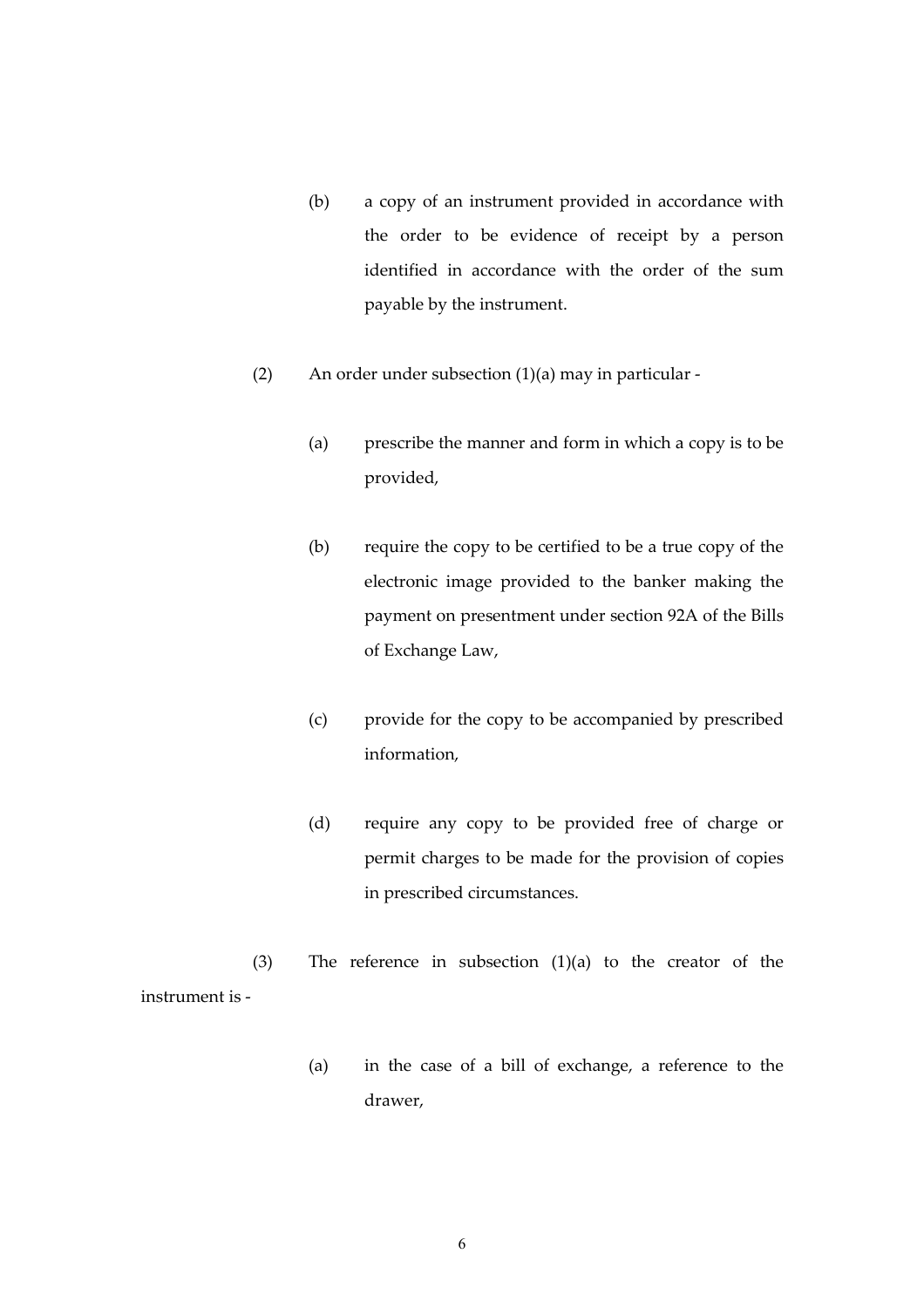(b) in the case of a promissory note, a reference to the maker.

#### **Compensation in cases of presentment by electronic means.**

 **10.** (1) The Committee may by order make provision for the responsible banker to compensate any person for any loss of a kind specified by the order which that person incurs in connection with electronic presentment or purported electronic presentment of an instrument.

 (2) In this section "**electronic presentment or purported electronic presentment of an instrument**" includes -

- (a) presentment of an instrument to which section 92A of the Bills of Exchange Law applies under that section,
- (b) presentment of any other instrument by any means involving provision of an electronic image by which it may be presented for payment,
- (c) purported presentment for payment by any means involving provision of an electronic image of an instrument that may not be presented for payment in that way,
- (d) provision, in purported presentment for payment, of
	- (i) an electronic image that purports to be, but is not, an image of a physical instrument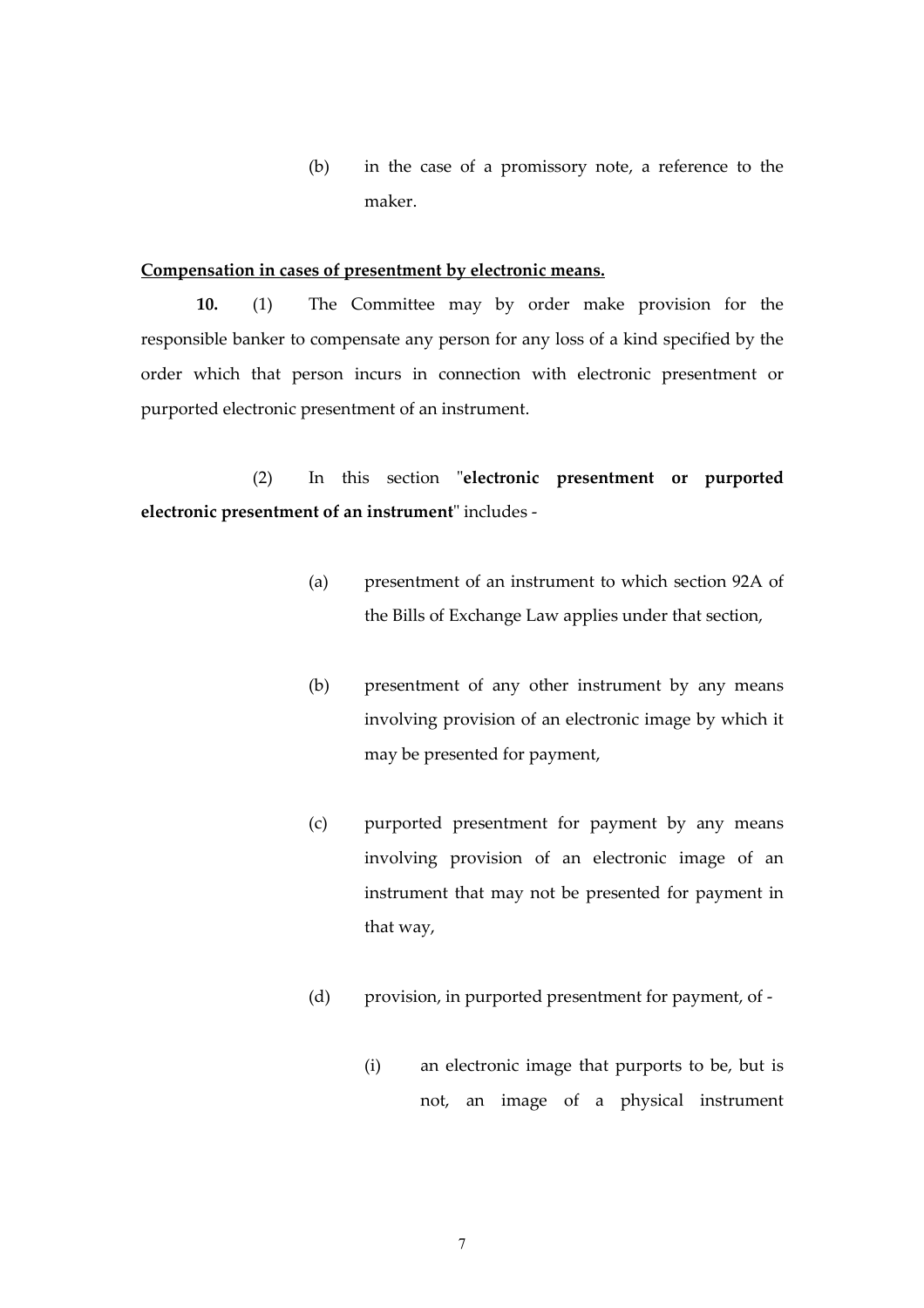(including an image that has been altered electronically), or

- (ii) an electronic image of an instrument which has no legal effect, or
- (e) provision, in presentment or purported presentment for payment, of an electronic image which has been stolen.

 (3) In this section, the "**responsible banker**", in relation to electronic presentment or purported electronic presentment of an instrument, means

- (a) the banker who is authorised to collect payment of the instrument on a customer's behalf, or
- (b) if the holder of the instrument is a banker, that banker.
- (4) In this section -

-

- (a) references to an instrument include references to an instrument which has no legal effect (whether because it has been fraudulently altered or created, or because it has been discharged, or otherwise),
- (b) in relation to an electronic image which is not an image of a physical instrument, references to the instrument

8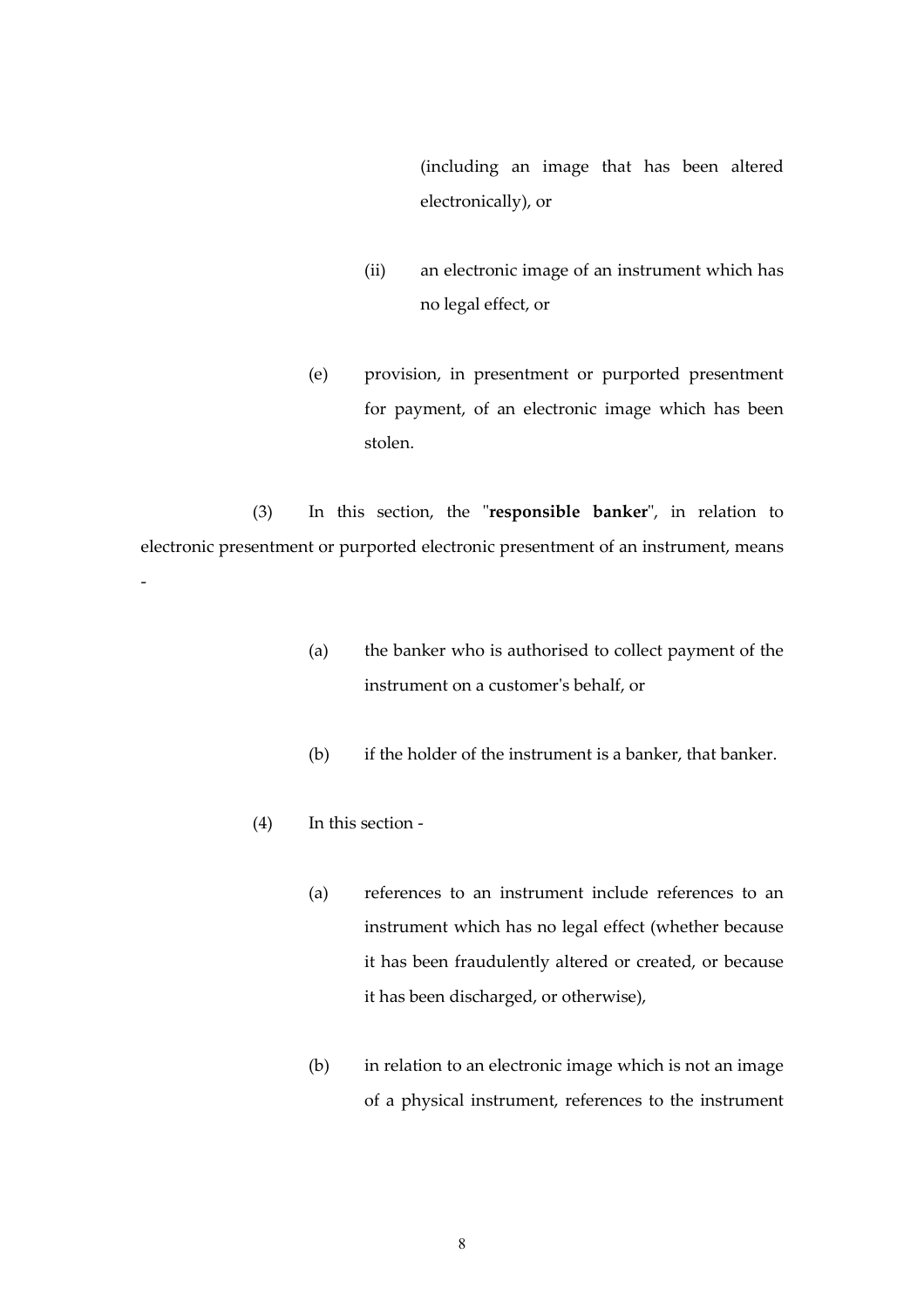are to a purported instrument (of which it purports to be an image), and

- (c) in relation to an instrument which is not a bill of exchange or promissory note, references to the holder are to the payee or indorsee of the instrument who is in possession of it or, if it is payable to bearer, the person in possession of it.
- (5) An order under this section may in particular make provision

for -

- (a) the responsible banker to be required to pay compensation irrespective of fault,
- (b) the amount of compensation to be reduced by virtue of anything done, or any failure to act, by the person to whom compensation is payable.
- (6) Nothing in this section or an order under it is to be taken to
	- (a) prevent the responsible banker claiming a contribution from any other person, or
	- (b) affect any remedy available to the responsible banker in contract or otherwise.

 (7) Except so far as an order under this section provides expressly, nothing in this section or an order under it is to be taken to affect any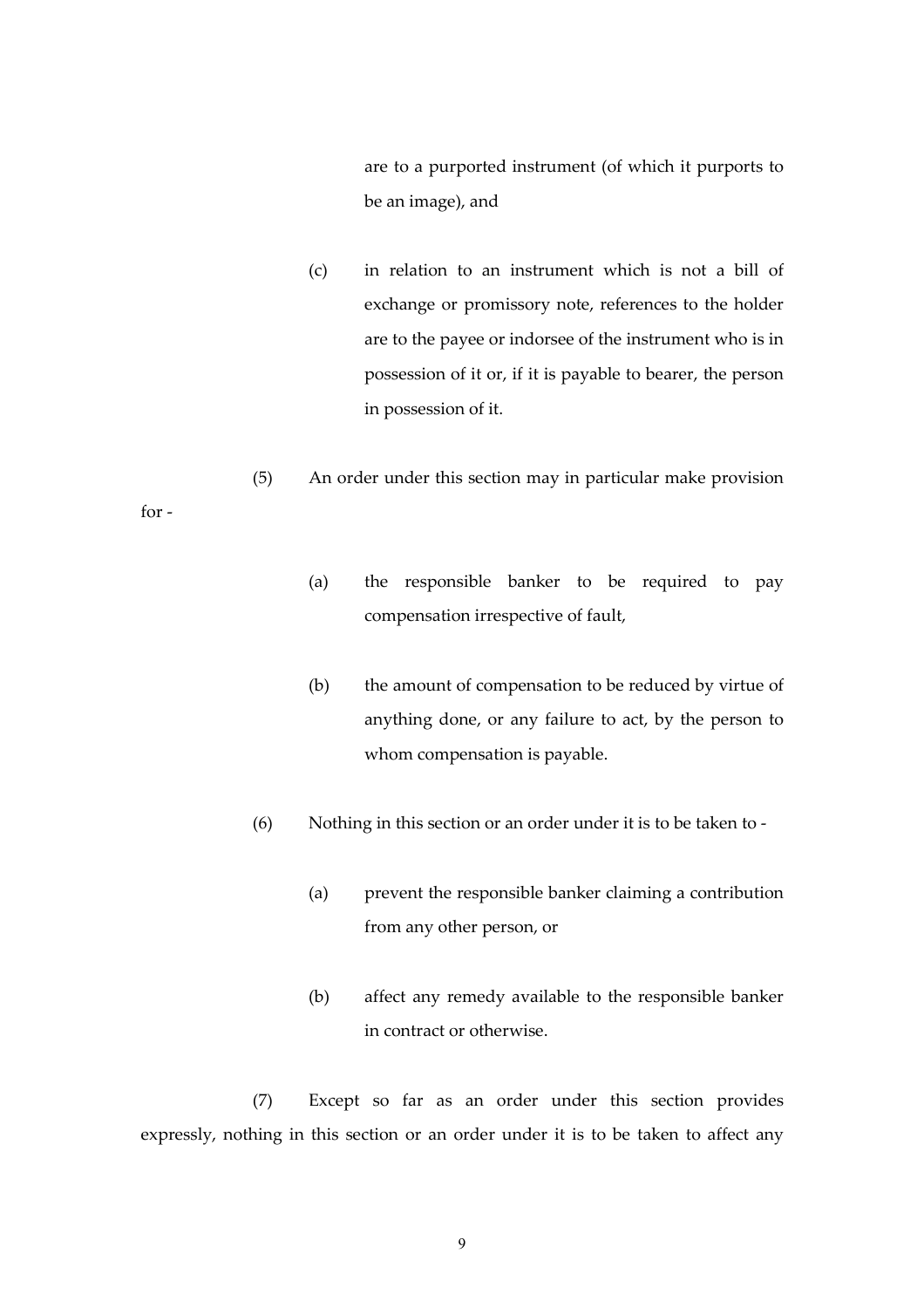liability of the responsible banker which exists apart from this section or any such order.

#### **General provisions as to orders.**

 **11.** (1) An order of the Committee under this Part of this Ordinance -

- (a) may be amended or repealed by a subsequent order hereunder,
- (b) may contain such consequential, incidental, supplementary, savings, transitional and other ancillary provision as may appear to the Committee to be necessary or expedient, including (without limitation) provision -
	- (i) amending, or applying exceptions, adaptations and modifications to, any of the provisions of the Bills of Exchange Law or any other enactment, and
	- (ii) repealing, replacing, amending, extending, adapting, modifying or disapplying any rule of customary or common law,
- (c) may, without prejudice to the generality of the foregoing provisions of this Ordinance, direct that all or any of the provisions of any order made under Part III of the Electronic Transactions (Cheque Imaging) (Guernsey) Ordinance, 2017, shall extend to the island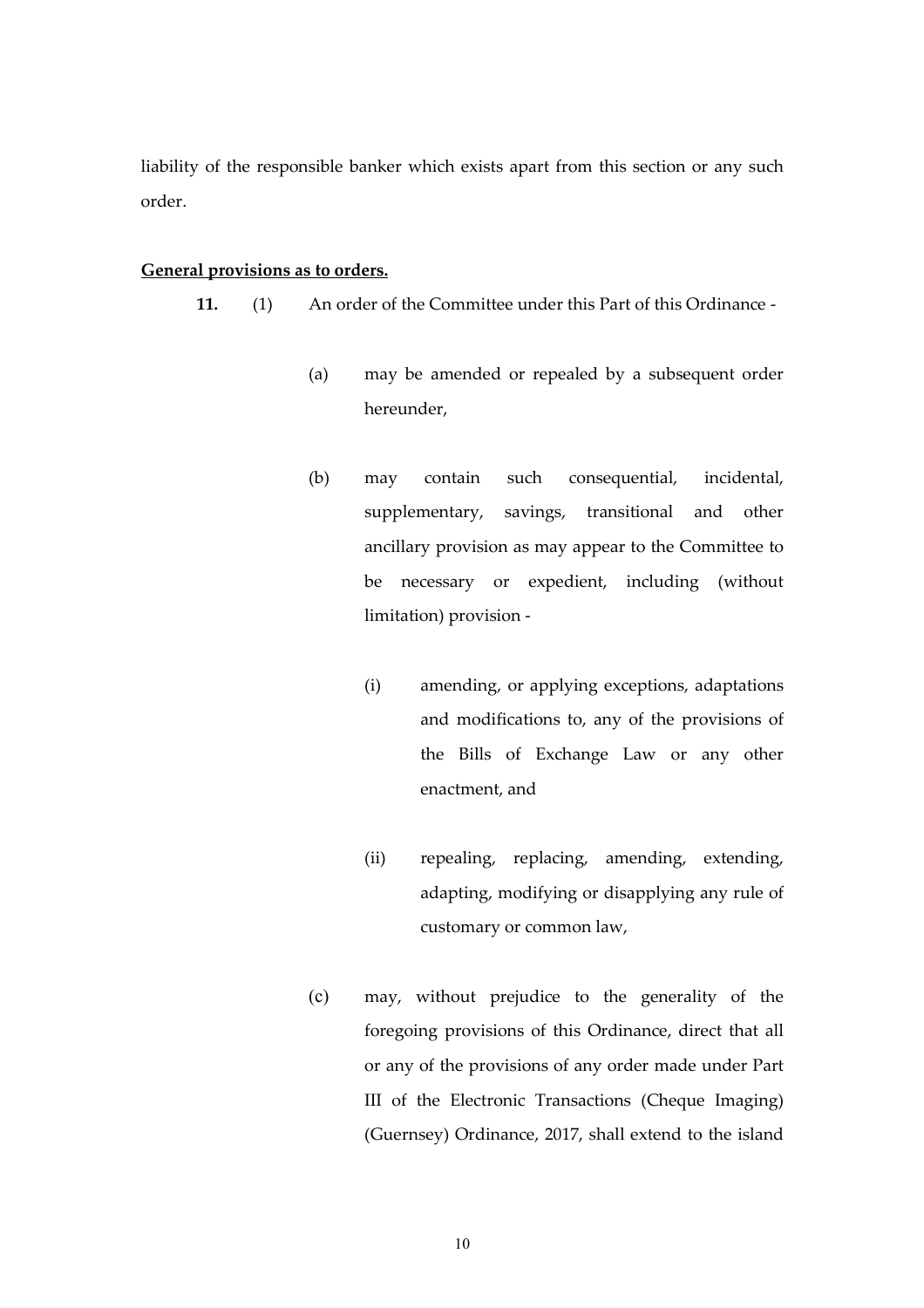of Alderney with such exceptions, adaptations and modifications as may be specified in the order, and the provisions as so extended shall have the same effect as if they were contained in an order of the Committee under this Part of this Ordinance, and

(d) shall be laid before a meeting of the States as soon as possible and shall, if at that or the next meeting the States resolve to annul it, cease to have effect, but without prejudice to anything done under it or to the making of a new order.

 (2) Any power conferred by this Part of this Ordinance to make any order may be exercised -

- (a) in relation to all cases to which the power extends, or in relation to all those cases subject to specified exceptions, or in relation to any specified cases or classes of cases,
- (b) so as to make, as respects the cases in relation to which it is exercised -
	- (i) the full provision to which the power extends, or any lesser provision (whether by way of exception or otherwise),
	- (ii) the same provision for all cases, or different provision for different cases or classes of cases,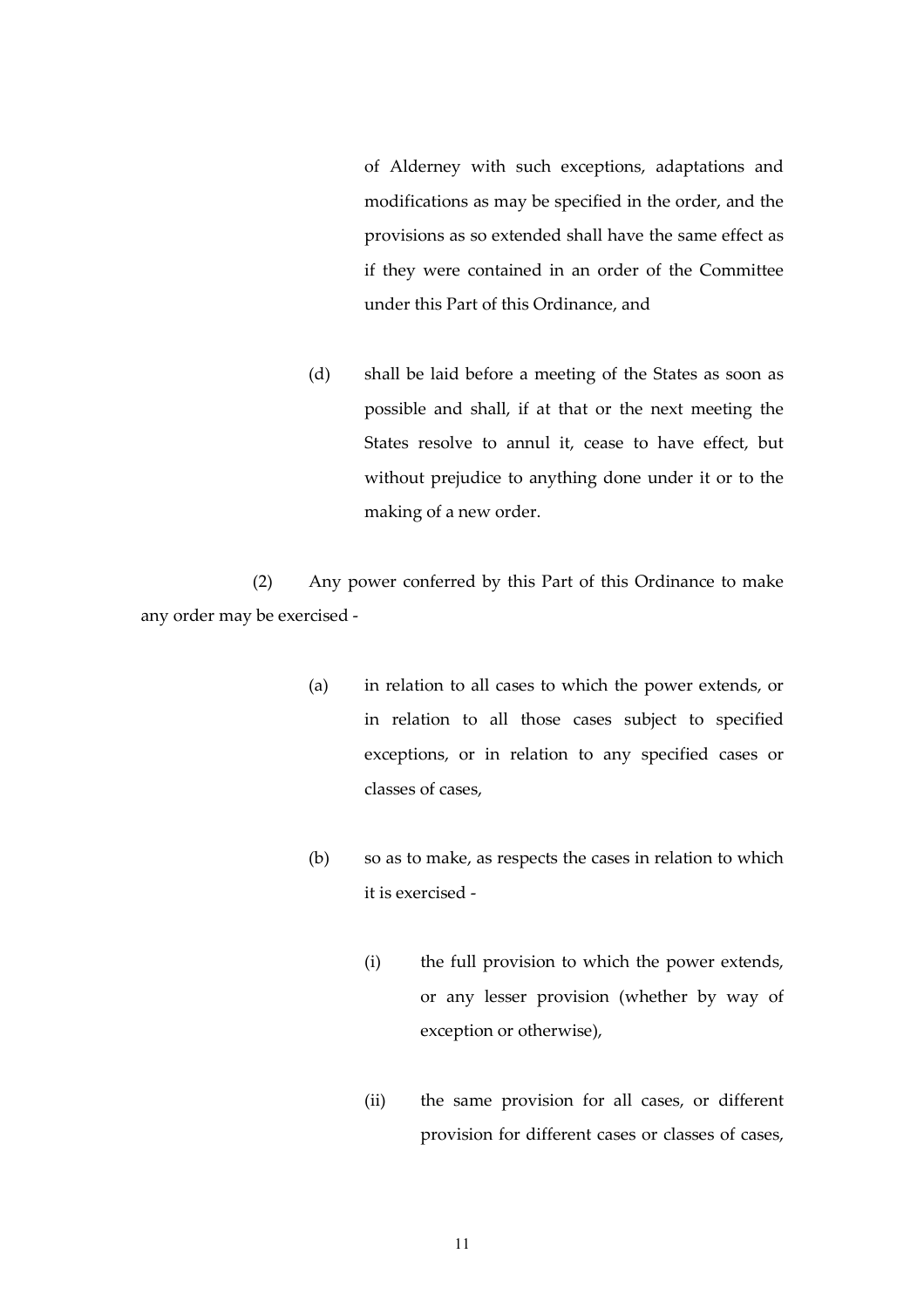or different provision for the same case or class of case for different purposes,

(iii) any such provision either unconditionally or subject to any prescribed conditions.

#### PART IV

#### GENERAL PROVISIONS

#### **Interpretation.**

 **12.** (1) In this Ordinance -

"**Bills of Exchange Law**" means the Bills of Exchange (Guernsey) Law, 1958, as it has effect in the island of Alderney,

"**Committee**" means the Policy and Finance Committee of the States of Alderney or such other Committee of the States of Alderney as the States of Alderney may by Ordinance determine,

"**Electronic Transactions Law**" means the Electronic Transactions (Alderney) Law, 2001,

and, unless the contrary intention appears, other expressions have the same meanings as in the Bills of Exchange Law.

 (2) Any reference in this Ordinance to an enactment or statutory instrument is a reference thereto as from time to time amended, re-enacted (with or without modification), extended or applied.